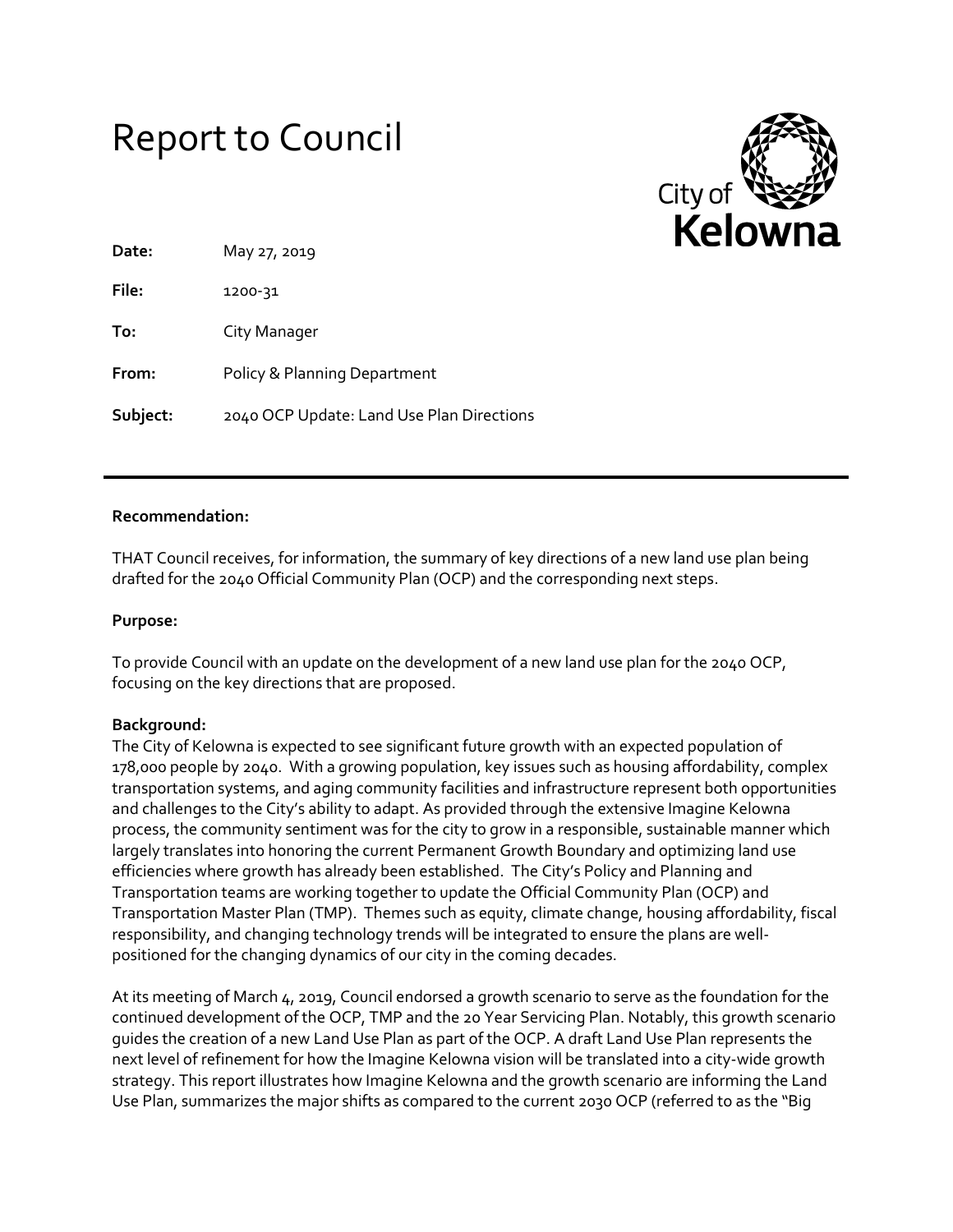Moves"), and identifies some of the changes to the Land Use Plan that Council can expect to see in an upcoming report.

Further work will be required to understand the comprehensive impacts of growth and development outlined in the draft growth strategy, most notably in the areas of City infrastructure that include transportation, water, sanitary and drainage. Accordingly, this report will be followed by a more detailed report in summer 2019 that introduces a new draft Future Land Use Map and the corresponding high level infrastructure impacts that will result.

# **Translating the Vision into Land Use Directions**

Official Community Plans are intended to act as visionary documents, outlining how and where a city intends to grow. Imagine Kelowna and the growth scenario articulate a high level vision for how Kelowna will grow; however, the creation of a new Land Use Plan will begin to showcase how it takes shape. While the 2030 OCP represents a progressive approach to concentrating growth in select geographic areas, the 2040 OCP will expand that direction and be more deliberate to increase residential and employment densities in key locations, and maximize transportation choice through strategic infrastructure investments that benefit the most residents. New and different types of housing will be supported, and the role of 'infill' housing will fulfill a critical housing need for many people and families of various life stages.

# **Big Moves**

 $\overline{\phantom{a}}$ 

Termed as the 'Big Moves', these five major shifts characterize the new directions of 2040 OCP. They are not intended to capture all of the new policies and directions of the OCP, nor do they reflect all of the existing directions from previous plans and initiatives that the plan will build on. Rather, they outline what this plan will do differently than previous plans. In short, the Big Moves answer the question, "What *new* directions does the OCP take us?" The Big Moves will inform the major shifts that will take place in the draft Land Use Plan, discussed later in this report.

The 'Big Moves' are as follows:

- *Complete the Final Suburban Neighbourhoods*
	- The Land Use Plan will not signal new greenfield developments beyond those already identified in the 2030 OCP, in keeping with the Imagine Kelowna goals of limiting sprawl, protecting agricultural lands and embracing transportation options. Existing suburban neighbourhoods would be completed, but would represent the last greenfield developments in the city, and honor the existing Permanent Growth Boundary (PGB).
- *Promote More Housing Diversity in the Core Area*

Promoting most of the city's future growth in the Core Area<sup>1</sup> is the most effective action that the city can take to limit sprawl, protect agricultural and natural lands, provide transportation choice and manage infrastructure investments in a more sustainable way. The Land Use Plan would reflect this direction (provided by the growth scenario) to target approximately 2/3 of future residential growth in the Core Area by signaling much of that area for redevelopment.

 $1$  The term "Core Area" is being used in this report in place of "Urban Core" to address confusion between the Urban Core and Urban Centre areas in the city.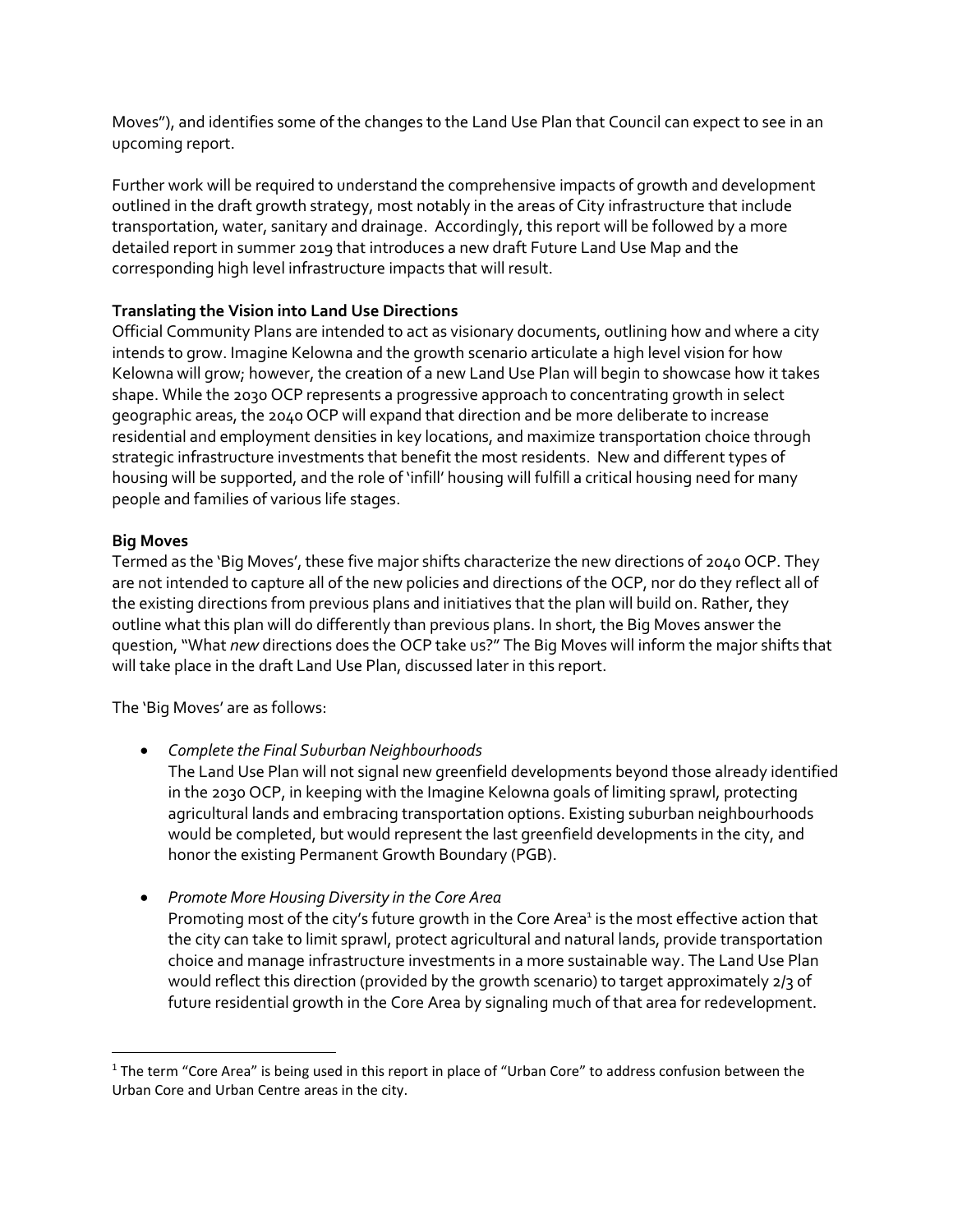*Connect Our Urban Centres with Multimodal Transportation Options* With the Urban Centres already established as the hubs for employment, shopping, recreation and the highest residential densities, the plan will see these centres connected to provide easier access to these hubs for more people. The plan will emphasize providing connections both within and between Kelowna's Urban Centres using multimodal transportation options, such as high quality transit, active transportation, and shared mobility options that will make it easier, safer and more enjoyable for people to get around the Urban Core without having to use a personal vehicle.

# *Prioritize Parks and Public Spaces in the Core Area*

- As the city grows, the health and well-being of the community is strongly tied to the accessibility and availability of community facilities and park spaces. Areas with high pedestrian activity, such as parks and public spaces, (can also include urban plazas, streetscapes and other areas that the public can gather) will be integrated into the urban fabric. These amenities are especially important for neighbourhoods undergoing redevelopment and will advance the quality of life for existing and future residents as these public spaces perform increasingly important roles for neighborhood livability.
- *Prepare a Resilient Community that is Adaptable to Change* The next 20 years are expected to bring with them great change. A more unpredictable climate, new communication and transportation technologies, and demographic shifts are just some of the ways the world is expected to change in the coming years. Some of this change can be anticipated, some of it will impact the city in unpredictable ways. Therefore, promoting the theme of 'urban resilience' whereby the capacity of individuals, communities, and systems

Together, Imagine Kelowna, the growth scenario and the Big Moves begin to form a strategy on managing future growth from a land use perspective.

within our city can survive, adapt and grow in the face of uncertainty.

#### **Growth Strategy Districts**

The growth strategy speaks clearly to key directions in four major geographic areas, or districts, of the city. Each of these districts signal what types of development would be encouraged and where prioritized investments in transportation, servicing and amenity infrastructure would be focused. For each of these districts, staff is developing a series of new land use designations that are designed to guide growth in each district to ensure the success of the growth strategy through implementation efforts. The four districts of the city would be as follows (see Map 1 and Attachment 1):

#### *Rural*

These lands are located outside of the Permanent Growth Boundary and are mostly composed of agricultural lands or large tracts of resource lands. Some pockets of residential neighbourhoods, as well as resort communities, such as Gallagher's Canyon and McKinley Landing are also included in these areas given their geographic locations, as are some industrial lands.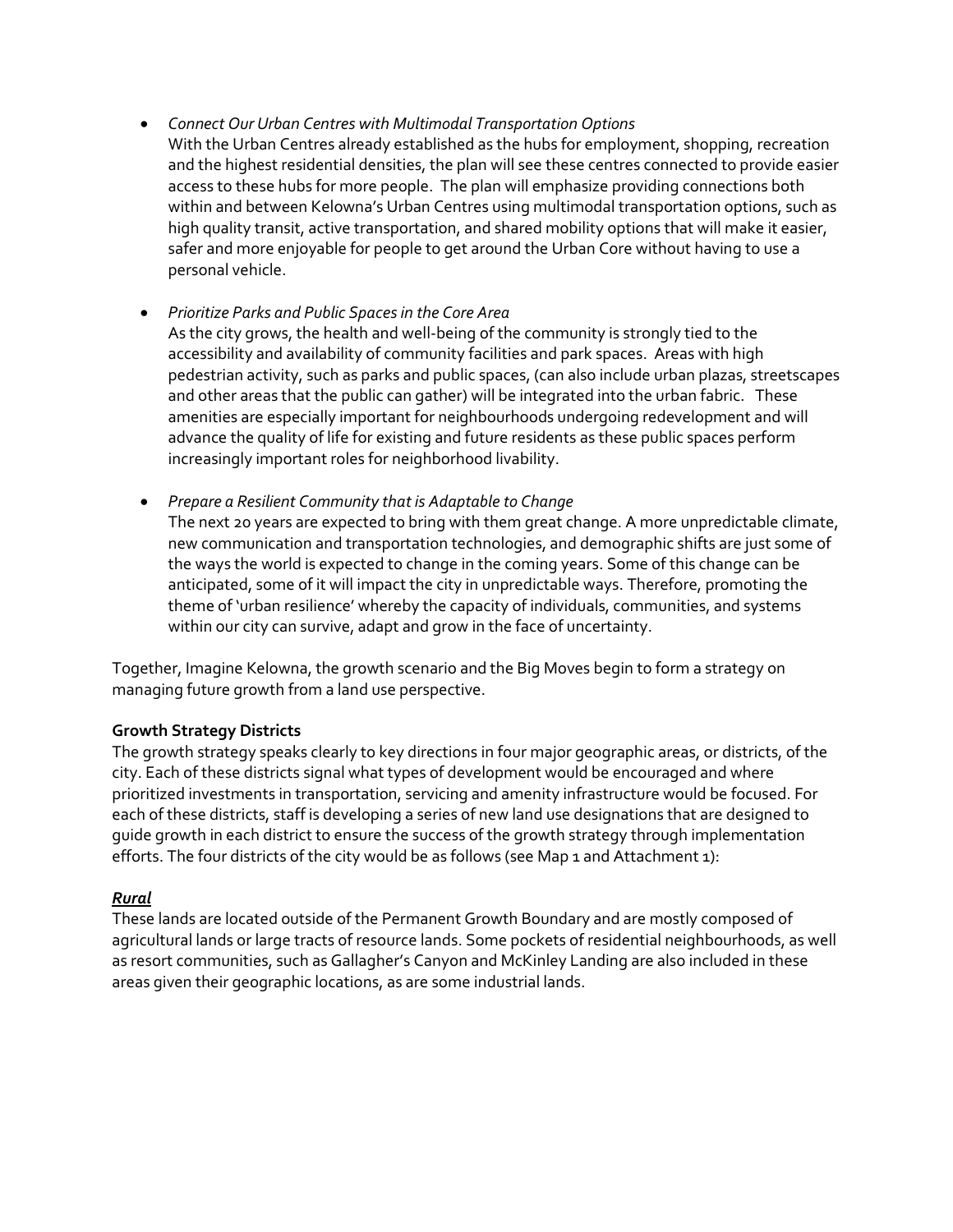Based on the growth strategy, rural lands would continue to be signaled for agricultural and resource uses, but would not be supported for further urban development or for uses that could have a negative impact on agriculture. Existing residential neighbourhoods would remain, and where zoning is in place they could develop accordingly. Lands designated for industrial uses would be supported for growth, but additional urban development beyond these areas would not be supported.

#### *Suburban*

Suburban lands are located outside of the Core Area but within the Permanent Growth Boundary. They are characterized primarily by lower density residential neighbourhoods, select industrial lands, UBCO and Kelowna International Airport. A small amount of commercial uses are found in suburban areas.

Residential growth would be primarily characterized by single and two-unit development, focused mainly in the new communities currently being built out (with some multi-unit development in strategic locations). The Land Use Plan would continue to signal more employment growth

at UBCO and the Airport, and in the case of UBCO, further multi-unit residential development to support a growing student and staff population. The Land Use Plan would also continue to signal employment growth in industrial lands located within this boundary, but it is not anticipated that a significant amount of new designated industrial land would be onboarded.

#### *Core Area*

The Core Area includes neighbourhoods that are adjacent to the Urban Centres within the central part of the city. Outside of Urban Centres, the Core Area is currently characterized by lower density residential neighbourhoods, with somewhat more variety of multi-unit development. The Core Area also includes a significant amount of the city's big box retail, clustered along the Highway 97 Corridor, industrial lands, and several major employment destinations, including Kelowna General Hospital.

As outlined in the growth strategy, Core Area neighbourhoods would provide a wide variety of housing forms, focusing primarily on ground oriented missing middle housing, such as smaller homes, houseplexes and row housing, developing in a way that is more sensitive to the surrounding neighbourhood. Along key transportation corridors, some higher density housing mixed with limited commercial development would be supported. The Core Area would be a priority for transportation, infrastructure and parks investments.



#### **Map 1: Growth Strategy Districts**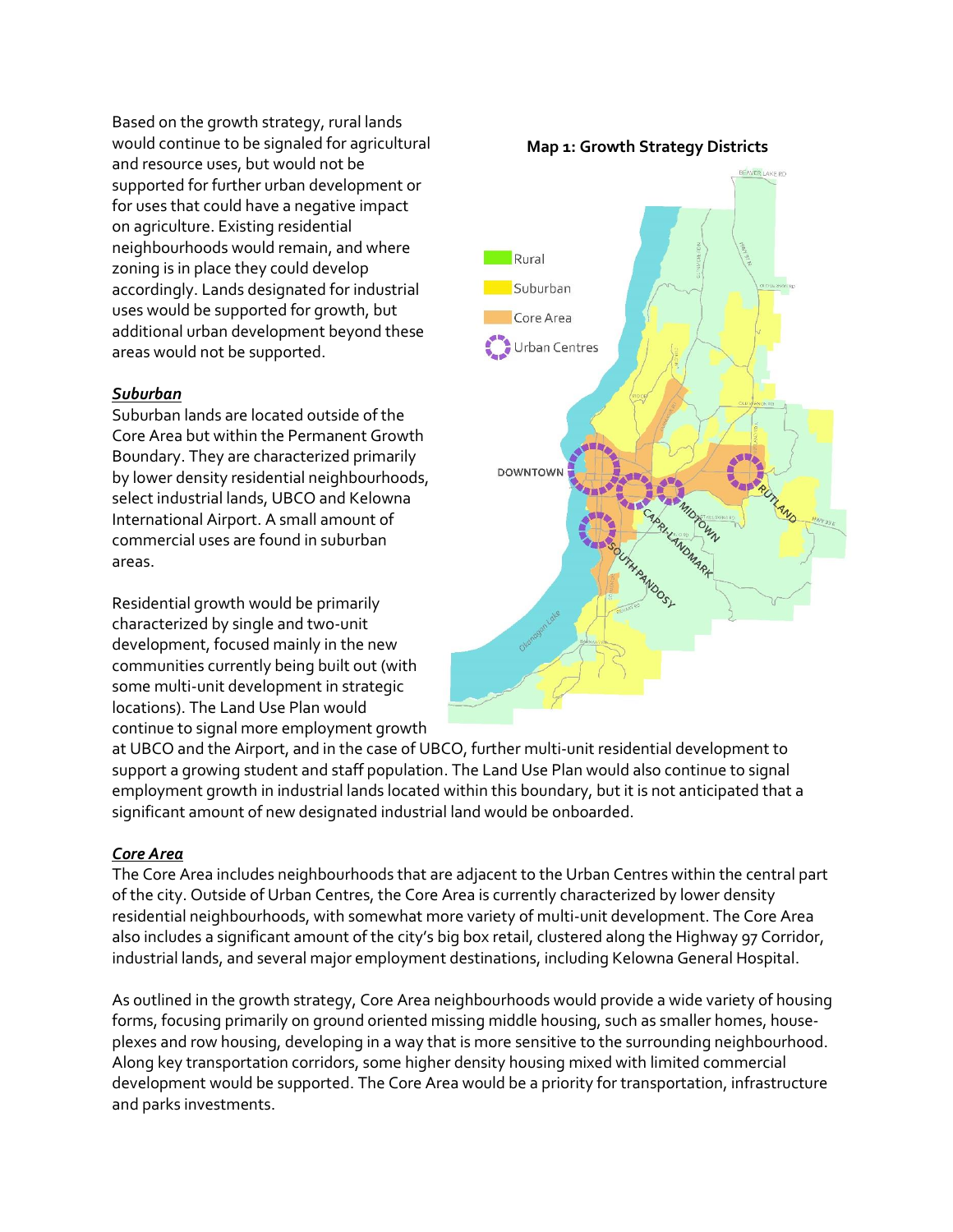#### *Urban Centres*

The five Urban Centres (City Centre, South Pandosy, Capri Landmark, Midtown and Rutland) would continue to act as the hubs for employment, shopping, entertainment and high density residential development. This focused growth would provide a greater variety of housing and employment closer together to see more effective use of infrastructure investments, promote transportation choice and reduce pressure for development outside of the Permanent Growth Boundary.

In keeping with the 'Big Moves', the Urban Centres would continue to be the highest priority for new development and infrastructure investment, which are critical components to creating desirable neighbourhoods.

## **Future Land Use Designations – A Refreshed Approach**

A new approach to the future land use designations is being developed that reflects the overall direction for each of the four districts and the corresponding land uses (see Figure 1). For example, the Core Area would have land use designations that are only found in that area and encourage the missing middle housing types that are exclusively targeted for that area. However, select land use designations that have a universal role in each of the four districts, such as institutional or utilities uses, for example, will apply across the city. The proposed new land use designations will be outlined in greater detail as part of a future report to Council.



# **Figure 1: District Based Land Use Designations**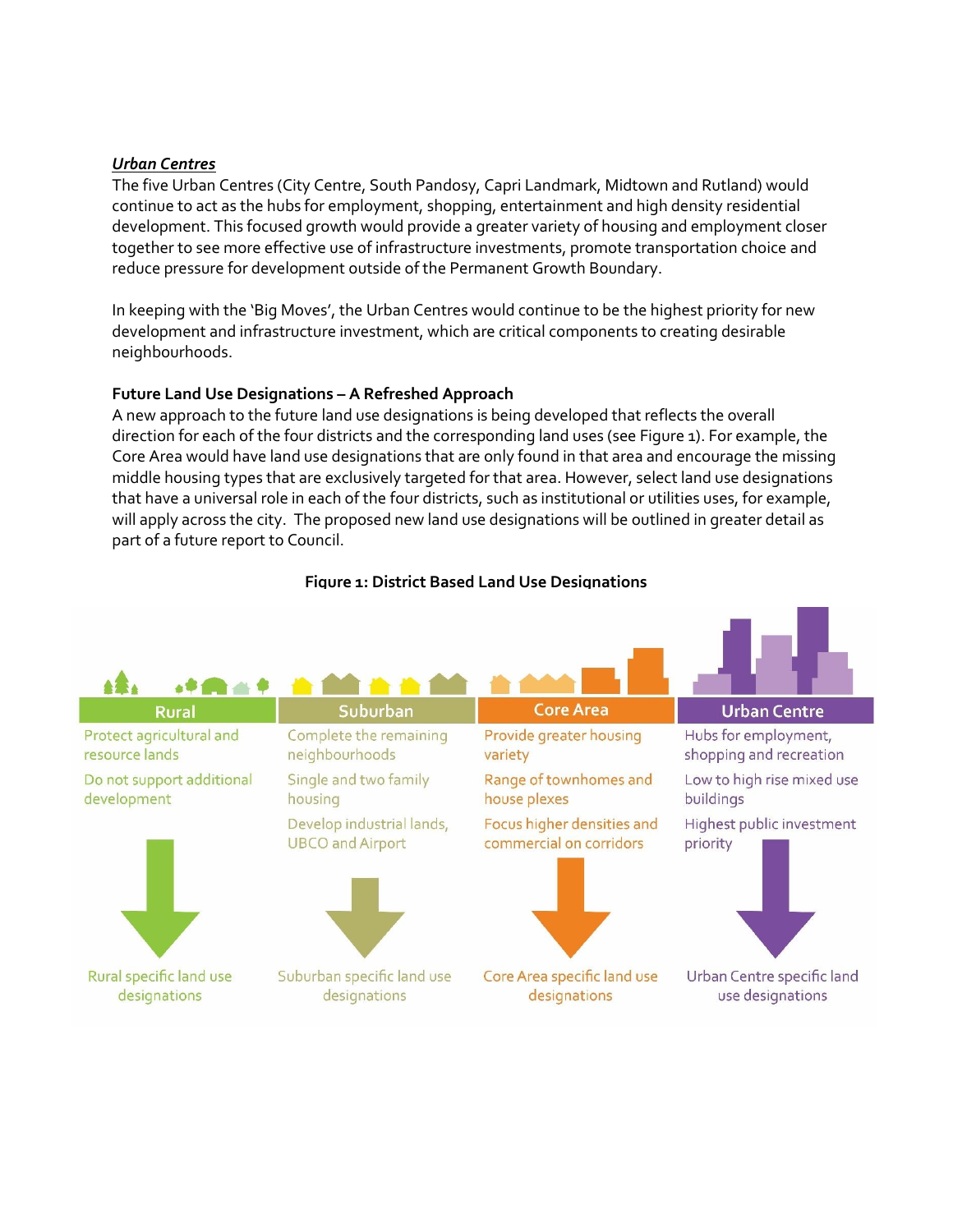#### **What to Expect in the Future Land Use Plan**

#### *More Housing Variety in the Core Area*

Together, the Core Area and the Urban Centres have been identified to absorb approximately 67% of future residential growth. As a result, the Land Use Plan under development will identify much of the Core Area outside of the Urban Centres that is currently designated exclusively for single and two family housing for a greater range of housing types, allowing uses like fourplexes and row-housing to be considered in these areas.

#### *Multimodal Urban Transportation Corridors*

The areas connecting the Urban Centres will be serviced by multimodal transportation options, such as high quality transit, active transportation and shared mobility options. While the Urban Centres focus the highest density housing in the city, further development along these multimodal transportation corridors would take the form of corridors of low rise apartment development and row-housing. In some cases, commercial development would be supported in these corridors, particularly at key intersections. This approach would strengthen the integration of land use and transportation planning.

## *The Permanent Growth Boundary*

The Permanent Growth Boundary would largely remain the same as the current OCP, in keeping with the direction that no new suburban neighbourhoods would be signaled in the draft Land Use Plan. Notably, the only changes to the Permanent Growth Boundary would be the removal of the Diamond Mountain and Eagle Ridge Area Structure Plan areas. This reflects the direction provided by Council in March 2018 to not support ASP processes in those areas.

#### *Suburban Neighbourhoods*

Suburban neighbourhoods that are being developed, such as Wilden, Kirschner Mountain, the Ponds and Tower Ranch would continue to be signaled for full build out, as per the existing 2030 OCP. This is consistent with the Growth Scenario endorsed by Council. The Thomson Flats lands are currently under an Area Structure Plan process and pending the outcome, the draft Land Use Map will be amended accordingly.

# *Industrial Lands*

A land capacity report has been completed by an independent third party consultant to inventory the anticipated demand for new commercial and industrial space in the city to 2040. This study has concluded that the current 2030 OCP has an adequate supply of industrial lands out to 2040. As such, no new lands would be signaled in the draft Land Use Plan.

# *Parks and Open Space*

As indicated earlier in this report, the acquisition and development of new parkland in the Core Area is one of the 'Big Moves', and critical to the success of evolving neighbourhoods in that area. However, the draft Land Use Plan will not include new areas identified for parks at this stage. This work will be ongoing throughout the OCP Update process and would be refined following the Fall 2019 public engagement process. It should be noted, however, that the OCP will address parks development at a high, visionary level with the intent for the City to undertake a more detailed planning process for park development as an implementation item following the completion of the OCP project.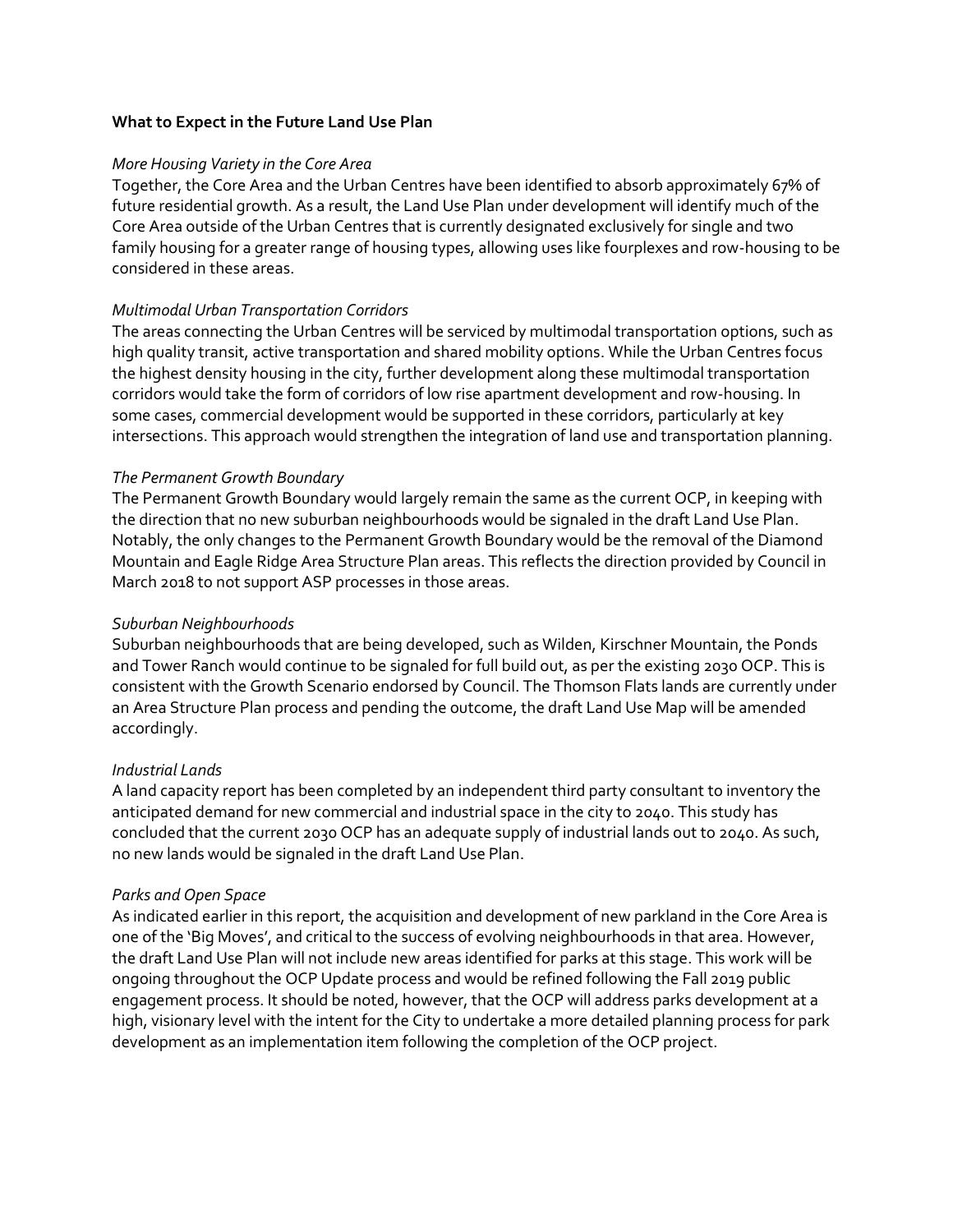#### **Next Steps**

The OCP and TMP projects are working towards a fall 2019 target for the next round of public engagement. Between now and that time, the draft Land Use Plan will be completed and the development of policies for the draft plan would continue. The following tasks are currently underway:

#### *Infrastructure Impact Analysis*

Staff are currently undertaking a high-level infrastructure impact analysis of the growth scenario that Council endorsed on March 4, 2019. This analysis will indicate where significant investments may be required to service new residential and employment growth, based on where it is targeted. This work is expected to be completed in June 2019 and will assist in the refinement of the draft land use map.

#### *Continued Stakeholder Engagement*

Engagement with various impacted community stakeholders has been ongoing since Phase 2 of the planning process, and will continue in Phase 3. As part of the development of the draft Land Use Plan that Council would review in the summer 2019 report, staff will work with various community stakeholders, including industry, government and neighbourhood organizations to refine the plan.

#### *Public Engagement Process Development*

Staff is developing the next phase of planned public engagement that is targeting community feedback and ideas on the draft Future Land Use Plan, as well as direction for the development of draft OCP policies that will incorporate the Big Moves. The details of this public engagement process will be outlined in the next report to Council, anticipated for summer 2019.

#### **Summary**

The deliberate integration of the OCP and TMP projects represents a commitment to a comprehensive city-wide land use and transportation framework. The development of the draft Land Use Map focuses primarily on the physical community and the functionality of its infrastructure in our everyday lives: affordable housing, transportation options and network improvements, vibrant employment nodes, and the renewal of public facilities. If these challenges are not addressed through City-wide master plans, they will undermine community resilience and future quality of life.

With Imagine Kelowna, the growth scenario and the Big Moves all providing direction through a cohesive growth strategy, City staff are moving forward on development of a draft land use plan and associated policies. This work will require extensive refinement and revision based on feedback from Kelowna residents, community stakeholders and direction from Council. When the first draft of the Land Use Plan is provided to Council later this year, it will represent the Big Moves and the directions outlined in this report, but is not intended to be the final product. Rather, it will represent the start of the community's conversation on the development of this important phase of the OCP update.

#### **Legal/Statutory Authority:**

*Local Government Act,* Part 14, Section 471

#### **Legal/Statutory Procedural Requirements:**

*Local Government Act*, Sections 472, 473, 474, 475, 476, 477, 478